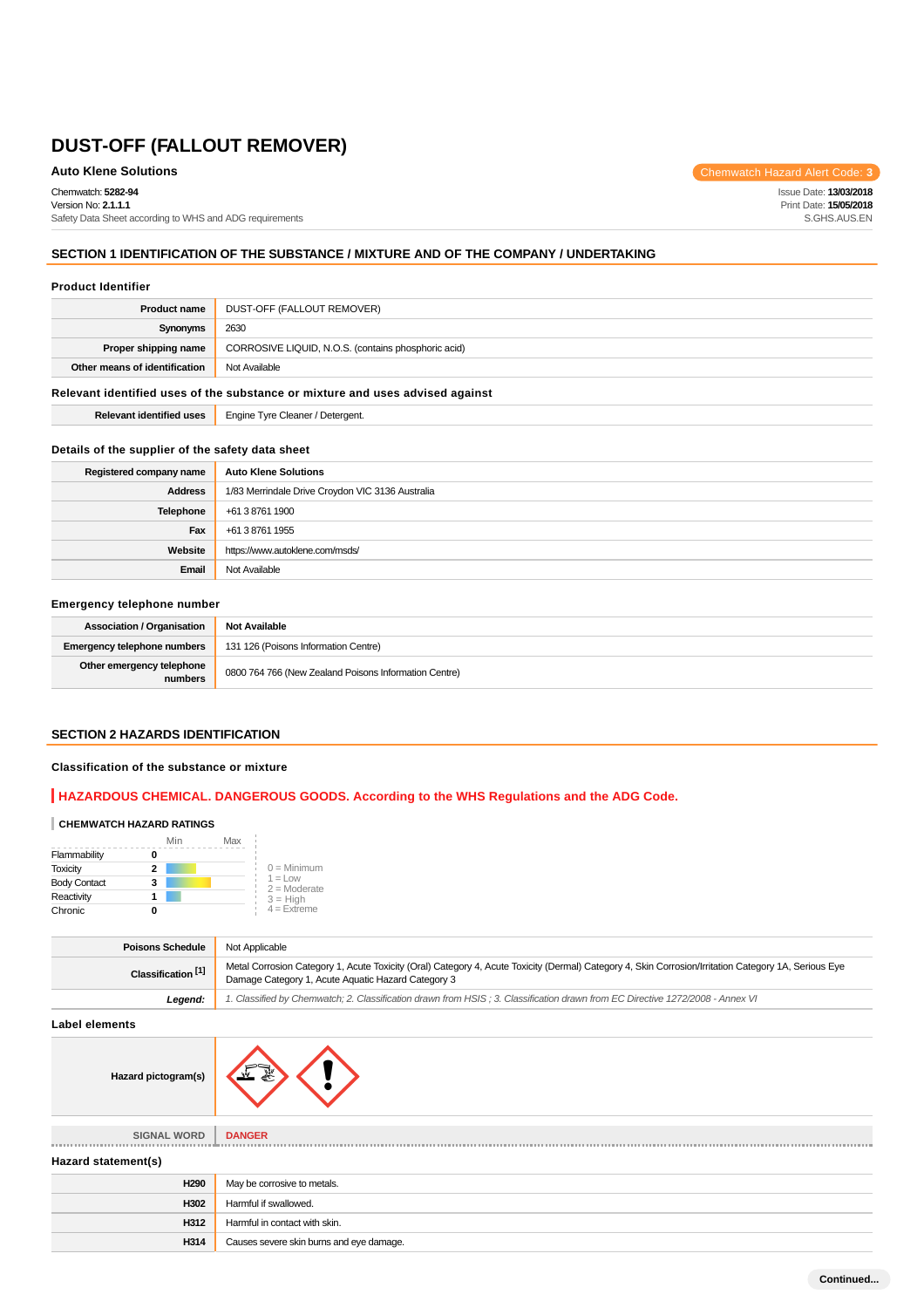| H402                                         | Harmful to aquatic life.                                                   |
|----------------------------------------------|----------------------------------------------------------------------------|
| <b>Precautionary statement(s) Prevention</b> |                                                                            |
| P <sub>260</sub>                             | Do not breathe dust/fume/gas/mist/vapours/spray.                           |
| P280                                         | Wear protective gloves/protective clothing/eye protection/face protection. |
| P234                                         | Keep only in original container.                                           |
| P270                                         | Do not eat, drink or smoke when using this product.                        |
| P273                                         | Avoid release to the environment.                                          |

## **Precautionary statement(s) Response**

| P301+P330+P331 | IF SWALLOWED: Rinse mouth. Do NOT induce vomiting.                                                                               |
|----------------|----------------------------------------------------------------------------------------------------------------------------------|
| P303+P361+P353 | IF ON SKIN (or hair): Remove/Take off immediately all contaminated clothing. Rinse skin with water/shower.                       |
| P305+P351+P338 | IF IN EYES: Rinse cautiously with water for several minutes. Remove contact lenses, if present and easy to do. Continue rinsing. |
| P310           | Immediately call a POISON CENTER or doctor/physician.                                                                            |
| P363           | Wash contaminated clothing before reuse.                                                                                         |
| P390           | Absorb spillage to prevent material damage.                                                                                      |
| P301+P312      | IF SWALLOWED: Call a POISON CENTER or doctor/physician if you feel unwell.                                                       |

### **Precautionary statement(s) Storage**

**P405** Store locked up.

# **Precautionary statement(s) Disposal**

**P501** Dispose of contents/container in accordance with local regulations.

# **SECTION 3 COMPOSITION / INFORMATION ON INGREDIENTS**

### **Substances**

See section below for composition of Mixtures

### **Mixtures**

| <b>CAS No</b> | %[weight] | Name                       |
|---------------|-----------|----------------------------|
| 144-62-7      | < 10      | oxalic acid                |
| 7664-38-2     | <5        | phosphoric acid            |
| 68439-46-3    | <1        | alcohols C9-11 ethoxylated |
| 7732-18-5     | >60       | water                      |

# **SECTION 4 FIRST AID MEASURES**

| Description of first aid measures |                                                                                                                                                                                                                                                                                                                                                                                                                                                                                                                                                                                                                                                                                                                                                                                                                                                                                                                                                                                                                                                                                                                                                      |  |
|-----------------------------------|------------------------------------------------------------------------------------------------------------------------------------------------------------------------------------------------------------------------------------------------------------------------------------------------------------------------------------------------------------------------------------------------------------------------------------------------------------------------------------------------------------------------------------------------------------------------------------------------------------------------------------------------------------------------------------------------------------------------------------------------------------------------------------------------------------------------------------------------------------------------------------------------------------------------------------------------------------------------------------------------------------------------------------------------------------------------------------------------------------------------------------------------------|--|
| <b>Eye Contact</b>                | If this product comes in contact with the eyes:<br>Inmediately hold eyelids apart and flush the eye continuously with running water.<br>Ensure complete irrigation of the eye by keeping eyelids apart and away from eye and moving the eyelids by occasionally lifting the upper and lower lids.<br>▶ Continue flushing until advised to stop by the Poisons Information Centre or a doctor, or for at least 15 minutes.<br>Transport to hospital or doctor without delay.<br>► Removal of contact lenses after an eye injury should only be undertaken by skilled personnel.                                                                                                                                                                                                                                                                                                                                                                                                                                                                                                                                                                       |  |
| <b>Skin Contact</b>               | If skin or hair contact occurs:<br>In Immediately flush body and clothes with large amounts of water, using safety shower if available.<br>▶ Quickly remove all contaminated clothing, including footwear.<br>• Wash skin and hair with running water. Continue flushing with water until advised to stop by the Poisons Information Centre.<br>Transport to hospital, or doctor.                                                                                                                                                                                                                                                                                                                                                                                                                                                                                                                                                                                                                                                                                                                                                                    |  |
| Inhalation                        | If fumes or combustion products are inhaled remove from contaminated area.<br>Lay patient down. Keep warm and rested.<br>▶ Prostheses such as false teeth, which may block airway, should be removed, where possible, prior to initiating first aid procedures.<br>▶ Apply artificial respiration if not breathing, preferably with a demand valve resuscitator, bag-valve mask device, or pocket mask as trained. Perform CPR if<br>necessary.<br>Transport to hospital, or doctor.<br>Inhalation of vapours or aerosols (mists, fumes) may cause lung oedema.<br>► Corrosive substances may cause lung damage (e.g. lung oedema, fluid in the lungs).<br>As this reaction may be delayed up to 24 hours after exposure, affected individuals need complete rest (preferably in semi-recumbent posture) and must<br>be kept under medical observation even if no symptoms are (yet) manifested.<br>Exercise any such manifestation, the administration of a spray containing a dexamethasone derivative or beclomethasone derivative may be considered.<br>This must definitely be left to a doctor or person authorised by him/her.<br>(ICSC13719) |  |
| Ingestion                         | For advice, contact a Poisons Information Centre or a doctor at once.<br>• Urgent hospital treatment is likely to be needed.<br>If swallowed do <b>NOT</b> induce vomiting.<br>If vomiting occurs, lean patient forward or place on left side (head-down position, if possible) to maintain open airway and prevent aspiration.<br>$\triangleright$ Observe the patient carefully.<br>▶ Never give liquid to a person showing signs of being sleepy or with reduced awareness; i.e. becoming unconscious.                                                                                                                                                                                                                                                                                                                                                                                                                                                                                                                                                                                                                                            |  |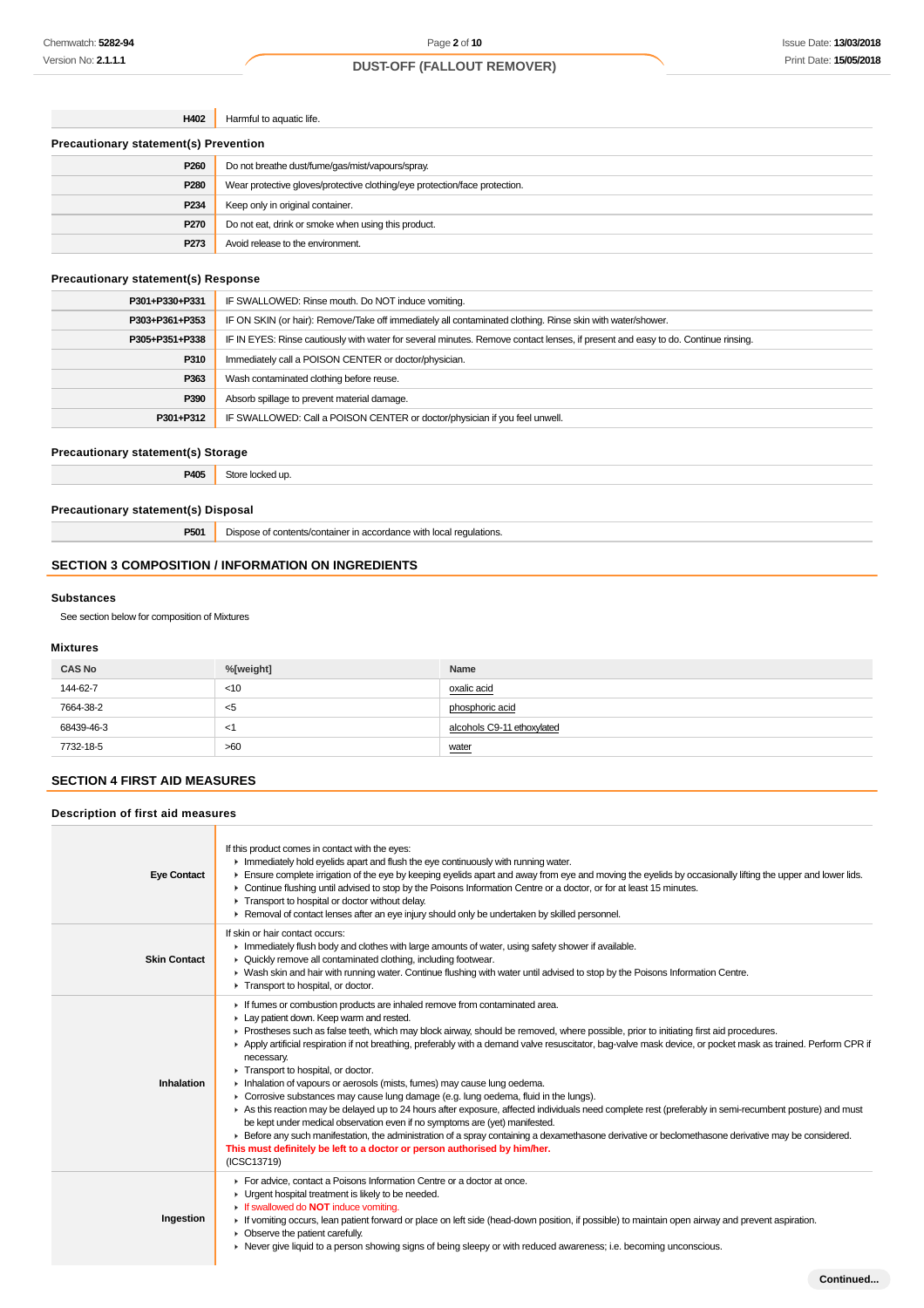Give water to rinse out mouth, then provide liquid slowly and as much as casualty can comfortably drink. **F** Transport to hospital or doctor without delay.

# **Indication of any immediate medical attention and special treatment needed**

- **Effective therapy against burns from oxalic acid involves replacement of calcium.**
- Intravenous oxalic acid is substantially excreted (88% 90%) in the urine within 36 hours.

Treat symptomatically.

For acute or short term repeated exposures to strong acids:

- Airway problems may arise from laryngeal edema and inhalation exposure. Treat with 100% oxygen initially.
- Respiratory distress may require cricothyroidotomy if endotracheal intubation is contraindicated by excessive swelling
- Intravenous lines should be established immediately in all cases where there is evidence of circulatory compromise.
- ▶ Strong acids produce a coagulation necrosis characterised by formation of a coagulum (eschar) as a result of the dessicating action of the acid on proteins in specific tissues.
- INGESTION:
- Immediate dilution (milk or water) within 30 minutes post ingestion is recommended.
- **DO NOT** attempt to neutralise the acid since exothermic reaction may extend the corrosive injury.
- Be careful to avoid further vomit since re-exposure of the mucosa to the acid is harmful. Limit fluids to one or two glasses in an adult.
- Charcoal has no place in acid management.
- Some authors suggest the use of lavage within 1 hour of ingestion.

**CIZINI-**

Skin lesions require copious saline irrigation. Treat chemical burns as thermal burns with non-adherent gauze and wrapping.

Deep second-degree burns may benefit from topical silver sulfadiazine.

EYE:

Eye injuries require retraction of the eyelids to ensure thorough irrigation of the conjuctival cul-de-sacs. Irrigation should last at least 20-30 minutes. DO NOT use neutralising agents or any other additives. Several litres of saline are required.

- ▶ Cycloplegic drops, (1% cyclopentolate for short-term use or 5% homatropine for longer term use) antibiotic drops, vasoconstrictive agents or artificial tears may be indicated dependent on the severity of the injury.
- Steroid eye drops should only be administered with the approval of a consulting ophthalmologist).

[Ellenhorn and Barceloux: Medical Toxicology]

### **SECTION 5 FIREFIGHTING MEASURES**

#### **Extinguishing media**

The product contains a substantial proportion of water, therefore there are no restrictions on the type of extinguishing media which may be used. Choice of extinguishing media should take into account surrounding areas.

Though the material is non-combustible, evaporation of water from the mixture, caused by the heat of nearby fire, may produce floating layers of combustible substances. In such an event consider

- $\cdot$  foam.
- dry chemical powder.
- carbon dioxide.

### **Special hazards arising from the substrate or mixture**

| <b>Fire Incompatibility</b>    | None known.                                                                                                                                                                                                                                                                                                                                                                                                                                                                                                                                                                                                                                                                                                                                                             |
|--------------------------------|-------------------------------------------------------------------------------------------------------------------------------------------------------------------------------------------------------------------------------------------------------------------------------------------------------------------------------------------------------------------------------------------------------------------------------------------------------------------------------------------------------------------------------------------------------------------------------------------------------------------------------------------------------------------------------------------------------------------------------------------------------------------------|
| <b>Advice for firefighters</b> |                                                                                                                                                                                                                                                                                                                                                                                                                                                                                                                                                                                                                                                                                                                                                                         |
| <b>Fire Fighting</b>           | Alert Fire Brigade and tell them location and nature of hazard.<br>• Wear full body protective clothing with breathing apparatus.<br>▶ Prevent, by any means available, spillage from entering drains or water course.<br>• Use fire fighting procedures suitable for surrounding area.<br>Do not approach containers suspected to be hot.<br>• Cool fire exposed containers with water spray from a protected location.<br>If safe to do so, remove containers from path of fire.                                                                                                                                                                                                                                                                                      |
| <b>Fire/Explosion Hazard</b>   | $\blacktriangleright$ Non combustible<br>• Not considered to be a significant fire risk.<br>Acids may react with metals to produce hydrogen, a highly flammable and explosive gas.<br>Heating may cause expansion or decomposition leading to violent rupture of containers.<br>• May emit corrosive, poisonous fumes. May emit acrid smoke.<br>Decomposition may produce toxic fumes of:<br>carbon dioxide (CO2)<br>other pyrolysis products typical of burning organic material.<br>$\triangleright$ Non combustible.<br>• Not considered to be a significant fire risk.<br>Expansion or decomposition on heating may lead to violent rupture of containers.<br>Decomposes on heating and may produce toxic fumes of carbon monoxide (CO).<br>• May emit acrid smoke. |
| <b>HAZCHEM</b>                 | 2X                                                                                                                                                                                                                                                                                                                                                                                                                                                                                                                                                                                                                                                                                                                                                                      |

### **SECTION 6 ACCIDENTAL RELEASE MEASURES**

### **Personal precautions, protective equipment and emergency procedures**

See section 8

### **Environmental precautions**

See section 12

### **Methods and material for containment and cleaning up**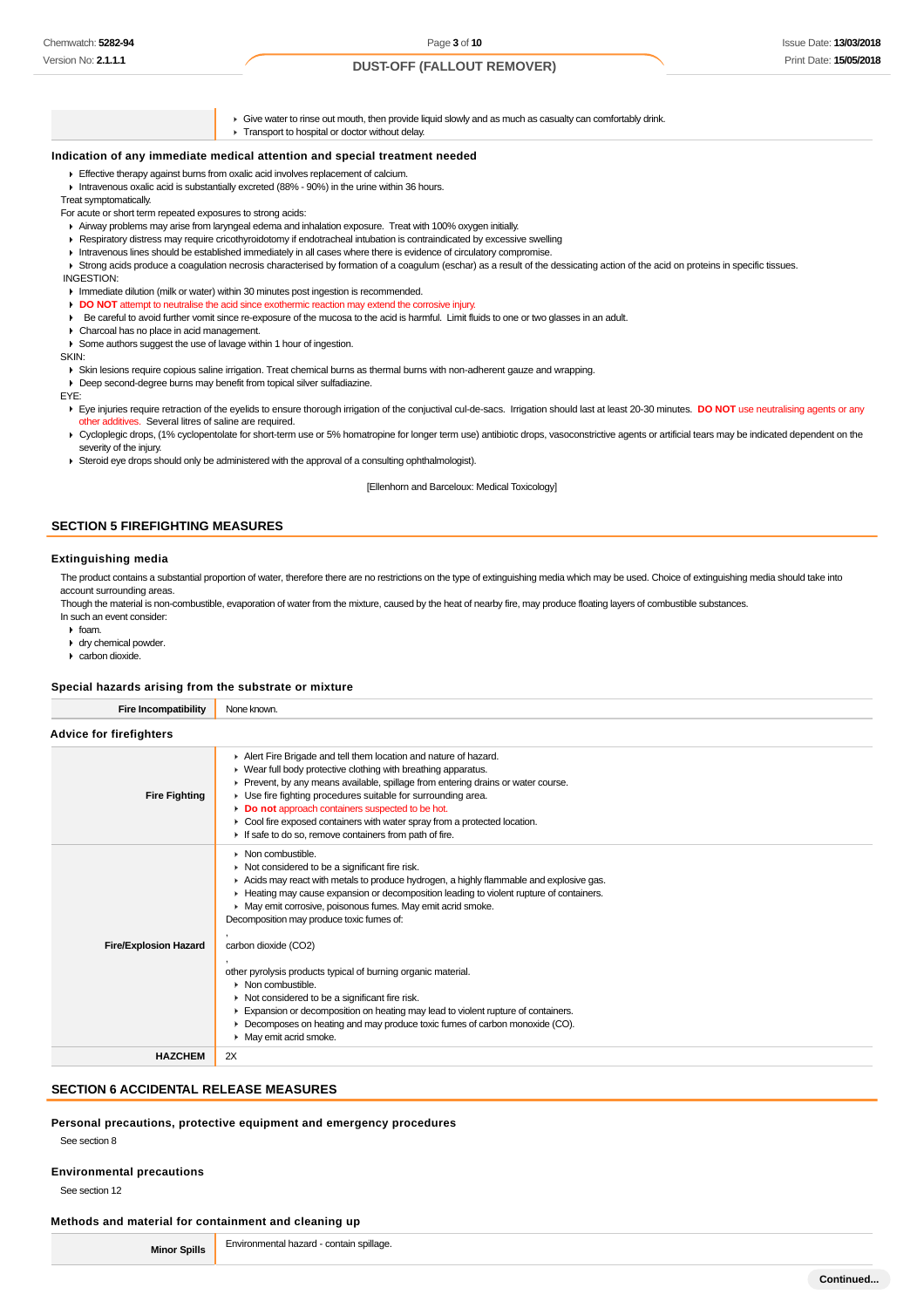|                     | • Drains for storage or use areas should have retention basins for pH adjustments and dilution of spills before discharge or disposal of material.<br>$\triangleright$ Check regularly for spills and leaks.<br>• Clean up all spills immediately.<br>Avoid breathing vapours and contact with skin and eyes.<br>• Control personal contact with the substance, by using protective equipment.<br>Contain and absorb spill with sand, earth, inert material or vermiculite.<br>$\triangleright$ Wipe up.<br>• Place in a suitable, labelled container for waste disposal. |
|---------------------|---------------------------------------------------------------------------------------------------------------------------------------------------------------------------------------------------------------------------------------------------------------------------------------------------------------------------------------------------------------------------------------------------------------------------------------------------------------------------------------------------------------------------------------------------------------------------|
| <b>Major Spills</b> | Environmental hazard - contain spillage.<br>• Clear area of personnel and move upwind.<br>Alert Fire Brigade and tell them location and nature of hazard.<br>$\blacktriangleright$ Wear full body protective clothing with breathing apparatus.<br>▶ Prevent, by any means available, spillage from entering drains or water course.<br>• Consider evacuation (or protect in place).<br>$\triangleright$ Stop leak if safe to do so.<br>Contain spill with sand, earth or vermiculite.                                                                                    |

Personal Protective Equipment advice is contained in Section 8 of the SDS.

# **SECTION 7 HANDLING AND STORAGE**

| Precautions for safe handling |                                                                                                                                                                                                                                                                                                                                                                                                               |
|-------------------------------|---------------------------------------------------------------------------------------------------------------------------------------------------------------------------------------------------------------------------------------------------------------------------------------------------------------------------------------------------------------------------------------------------------------|
| Safe handling                 | DO NOT allow clothing wet with material to stay in contact with skin<br>Avoid all personal contact, including inhalation.<br>▶ Wear protective clothing when risk of exposure occurs.<br>• Use in a well-ventilated area.<br>Avoid contact with moisture.<br>Avoid contact with incompatible materials.<br>• When handling, DO NOT eat, drink or smoke.<br>▶ Keep containers securely sealed when not in use. |
| Other information             | Store in original containers.<br>▶ Keep containers securely sealed.<br>Store in a cool, dry, well-ventilated area.<br>Store away from incompatible materials and foodstuff containers.<br>• Protect containers against physical damage and check regularly for leaks.<br>• Observe manufacturer's storage and handling recommendations contained within this SDS.                                             |
|                               | Conditions for safe storage, including any incompatibilities                                                                                                                                                                                                                                                                                                                                                  |
|                               | DO NOT use aluminium or galvanised containers<br>At the second that the contract of the state                                                                                                                                                                                                                                                                                                                 |

| Suitable container      | $\triangleright$ Check regularly for spills and leaks<br>Lined metal can, lined metal pail/can.<br>• Plastic pail.<br>▶ Polvliner drum.<br>▶ Packing as recommended by manufacturer.<br>• Check all containers are clearly labelled and free from leaks.                     |
|-------------------------|------------------------------------------------------------------------------------------------------------------------------------------------------------------------------------------------------------------------------------------------------------------------------|
| Storage incompatibility | ► Reacts with mild steel, galvanised steel / zinc producing hydrogen gas which may form an explosive mixture with air.<br>► Segregate from alkalies, oxidising agents and chemicals readily decomposed by acids, i.e. cyanides, sulfides, carbonates.<br>Avoid strong bases. |

### **SECTION 8 EXPOSURE CONTROLS / PERSONAL PROTECTION**

### **Control parameters**

# **OCCUPATIONAL EXPOSURE LIMITS (OEL)**

### **INGREDIENT DATA**

| Source                       | Ingredient      | <b>Material name</b> | <b>TWA</b> | <b>STEL</b>                  | Peak          | <b>Notes</b>  |
|------------------------------|-----------------|----------------------|------------|------------------------------|---------------|---------------|
| Australia Exposure Standards | oxalic acid     | Oxalic acid          | mq/m3      | 2 mg/m3 / - ppm              | Not Available | Not Available |
| Australia Exposure Standards | phosphoric acid | Phosphoric acid      | mg/m3      | $3 \text{ mg/m}$ $3$ / - ppm | Not Available | Not Available |

**EMERGENCY LIMITS**

| Ingredient                 | <b>Material name</b>                       |                  | TEEL-1              | TEEL-2              | TEEL-3        |
|----------------------------|--------------------------------------------|------------------|---------------------|---------------------|---------------|
| oxalic acid                | Oxalic acid, anhydrous; (Ethanedioic acid) | $2 \text{ mg/m}$ |                     | $20 \text{ mg/m}$ 3 | 500 mg/m3     |
| phosphoric acid            | Phosphoric acid                            | Not Available    |                     | Not Available       | Not Available |
|                            |                                            |                  |                     |                     |               |
| Ingredient                 | <b>Original IDLH</b>                       |                  | <b>Revised IDLH</b> |                     |               |
| oxalic acid                | 500 mg/m3                                  |                  | Not Available       |                     |               |
| phosphoric acid            | 1000 mg/m3                                 |                  | Not Available       |                     |               |
| alcohols C9-11 ethoxylated | Not Available                              |                  | Not Available       |                     |               |
| water                      | Not Available                              |                  | Not Available       |                     |               |

### **Exposure controls**

**Appropriate engineering**

**controls**

Engineering controls are used to remove a hazard or place a barrier between the worker and the hazard. Well-designed engineering controls can be highly effective in protecting workers and will typically be independent of worker interactions to provide this high level of protection. The basic types of engineering controls are:

Process controls which involve changing the way a job activity or process is done to reduce the risk.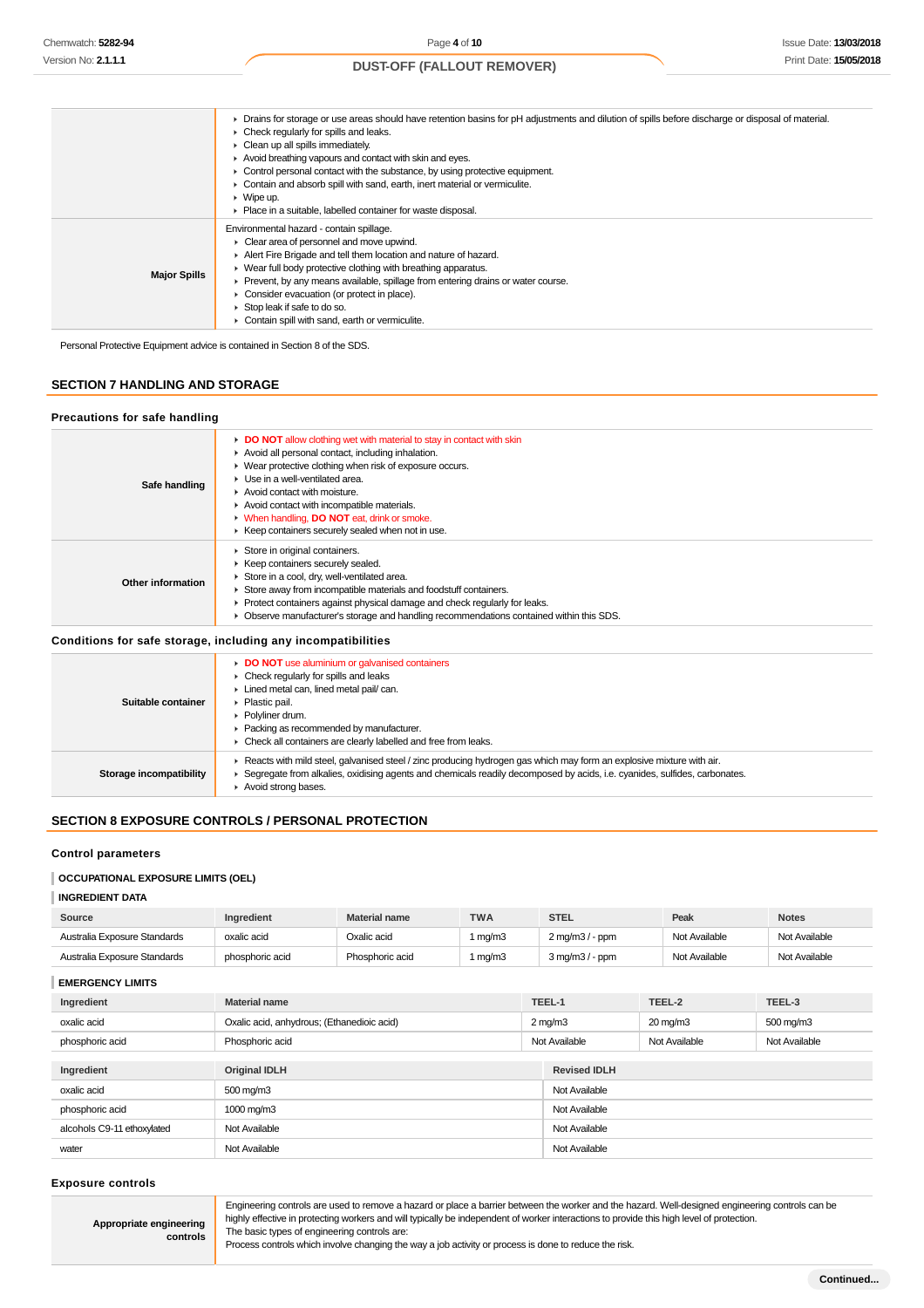### Enclosure and/or isolation of emission source which keeps a selected hazard "physically" away from the worker and ventilation that strategically "adds" and "removes" air in the work environment. Ventilation can remove or dilute an air contaminant if designed properly. The design of a ventilation system must match the particular process and chemical or contaminant in use. Employers may need to use multiple types of controls to prevent employee overexposure. **Personal protection** Chemical goggles. Full face shield may be required for supplementary but never for primary protection of eyes. ¥ Contact lenses may pose a special hazard; soft contact lenses may absorb and concentrate irritants. A written policy document, describing the wearing **Eye and face protection** of lenses or restrictions on use, should be created for each workplace or task. This should include a review of lens absorption and adsorption for the class of chemicals in use and an account of injury experience. Medical and first-aid personnel should be trained in their removal and suitable equipment should be readily available. In the event of chemical exposure, begin eye irrigation immediately and remove contact lens as soon as practicable. **Skin protection** See Hand protection below Wear chemical protective gloves, e.g. PVC. Wear safety footwear or safety gumboots, e.g. Rubber **Hands/feet protection** When handling corrosive liquids, wear trousers or overalls outside of boots, to avoid spills entering boots. Personal hygiene is a key element of effective hand care. Gloves must only be worn on clean hands. After using gloves, hands should be washed and dried thoroughly. Application of a non-perfumed moisturizer is recommended. **Body protection** See Other protection below **C** Overalls PVC Apron. PVC protective suit may be required if exposure severe. **Other protection F** Eyewash unit. **Ensure there is ready access to a safety shower.**

### **Recommended material(s)**

#### **GLOVE SELECTION INDEX**

Glove selection is based on a modified presentation of the:

 **"Forsberg Clothing Performance Index".**

 The effect(s) of the following substance(s) are taken into account in the **computergenerated** selection:

DUST-OFF (FALLOUT REMOVER)

| <b>Material</b>       | <b>CPI</b> |
|-----------------------|------------|
| <b>BUTYL</b>          | C          |
| NAT+NEOPR+NITRILE     | C          |
| <b>NATURAL RUBBER</b> | C          |
| NATURAL+NEOPRENE      | C          |
| <b>NEOPRENE</b>       | C          |
| NEOPRENE/NATURAL      | C          |
| <b>NITRILE</b>        | C          |
| NITRILE+PVC           | C          |
| PE                    | C          |
| <b>PVA</b>            | C          |
| <b>PVC</b>            | C          |
| SARANEX-23            | C          |
| <b>VITON</b>          | C          |

\* CPI - Chemwatch Performance Index

A: Best Selection

B: Satisfactory; may degrade after 4 hours continuous immersion

C: Poor to Dangerous Choice for other than short term immersion

**NOTE**: As a series of factors will influence the actual performance of the glove, a final selection must be based on detailed observation. -

\* Where the glove is to be used on a short term, casual or infrequent basis, factors such as "feel" or convenience (e.g. disposability), may dictate a choice of gloves which might otherwise

be unsuitable following long-term or frequent use. A qualified practitioner should be consulted.

### **SECTION 9 PHYSICAL AND CHEMICAL PROPERTIES**

#### **Information on basic physical and chemical properties**

| Appearance             | Straw coloured liquid; mixes with water. |                                            |                |
|------------------------|------------------------------------------|--------------------------------------------|----------------|
| <b>Physical state</b>  | Liquid                                   | Relative density (Water = 1)               | 1.07           |
| Odour                  | Not Available                            | Partition coefficient n-octanol /<br>water | Not Available  |
| <b>Odour threshold</b> | Not Available                            | Auto-ignition temperature (°C)             | Not Applicable |
| pH (as supplied)       | $1 - 2$                                  | <b>Decomposition temperature</b>           | Not Available  |

# **Respiratory protection**

Type AB-P Filter of sufficient capacity. (AS/NZS 1716 & 1715, EN 143:2000 & 149:2001, ANSI Z88 or national equivalent)

Where the concentration of gas/particulates in the breathing zone, approaches or exceeds the "Exposure Standard" (or ES), respiratory protection is required. Degree of protection varies with both face-piece and Class of filter; the nature of protection varies with Type of filter.

| <b>Required Minimum</b><br><b>Protection Factor</b> | <b>Half-Face</b><br>Respirator | <b>Full-Face</b><br>Respirator     | <b>Powered Air</b><br>Respirator        |
|-----------------------------------------------------|--------------------------------|------------------------------------|-----------------------------------------|
| up to $10 \times ES$                                | AB-AUS P2                      | ۰                                  | AB-PAPR-AUS /<br>Class 1 P <sub>2</sub> |
| up to $50 \times ES$                                | ۰                              | AB-AUS / Class<br>1 P <sub>2</sub> | ۰                                       |
| up to $100 \times ES$                               | ۰                              | AB-2 P2                            | AB-PAPR-2 P2 ^                          |

^ - Full-face

A(All classes) = Organic vapours, B AUS or B1 = Acid gasses, B2 = Acid gas or hydrogen cyanide(HCN), B3 = Acid gas or hydrogen cyanide(HCN), E = Sulfur dioxide(SO2), G = Agricultural chemicals,  $K =$  Ammonia(NH3), Hg = Mercury, NO = Oxides of nitrogen, MB = Methyl bromide, AX = Low boiling point organic compounds(below 65 degC)

Cartridge respirators should never be used for emergency ingress or in areas of unknown vapour concentrations or oxygen content. The wearer must be warned to leave the contaminated area immediately on detecting any odours through the respirator. The odour may indicate that the mask is not functioning properly, that the vapour concentration is too high, or that the mask is not properly fitted. Because of these limitations, only restricted use of cartridge respirators is considered appropriate.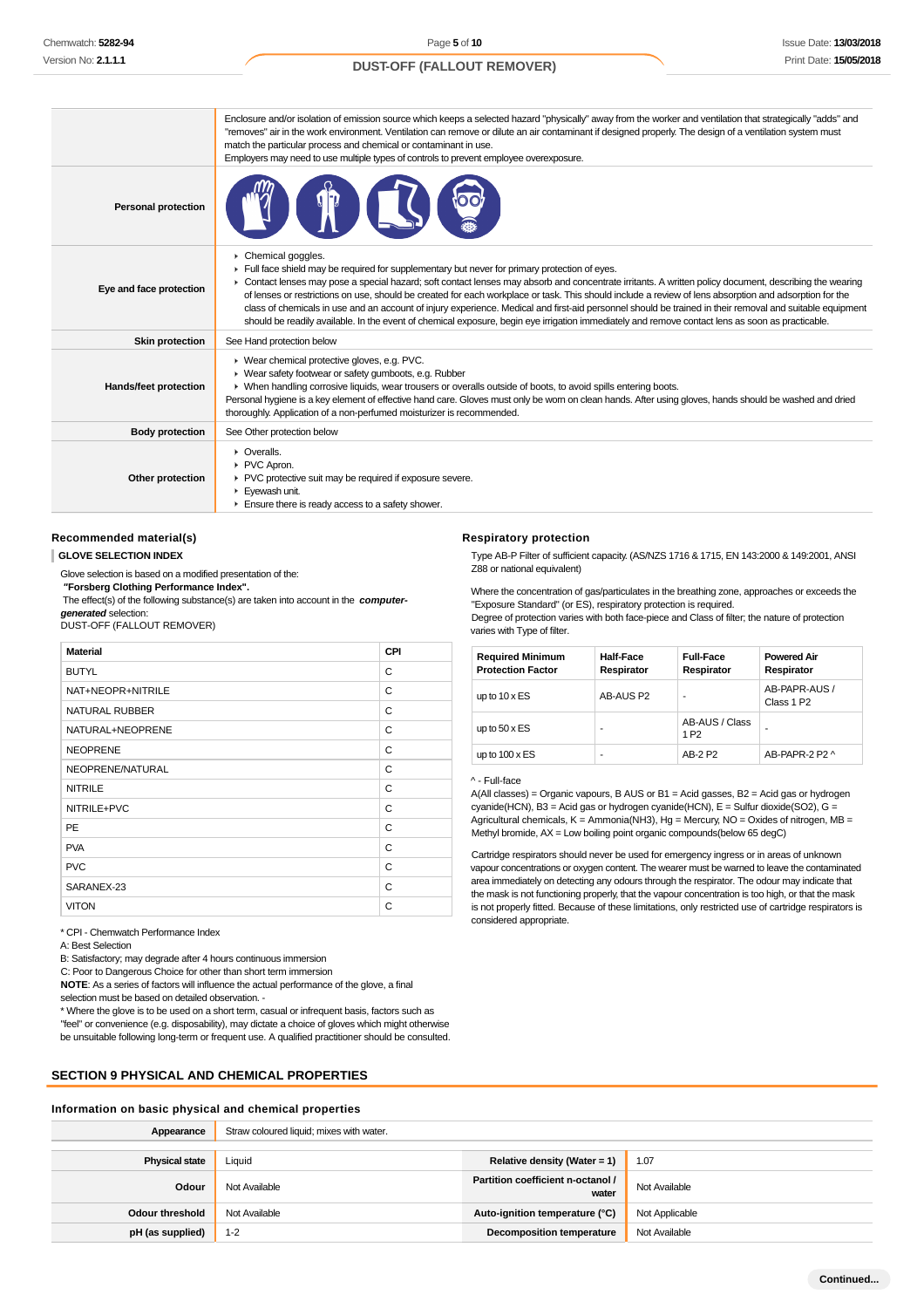| Melting point / freezing point<br>(°C)            | Not Available  | Viscosity (cSt)                        | Not Available  |
|---------------------------------------------------|----------------|----------------------------------------|----------------|
| Initial boiling point and boiling<br>range $(°C)$ | Not Available  | Molecular weight (g/mol)               | Not Applicable |
| Flash point (°C)                                  | Not Applicable | <b>Taste</b>                           | Not Available  |
| <b>Evaporation rate</b>                           | Not Available  | <b>Explosive properties</b>            | Not Available  |
| Flammability                                      | Not Applicable | <b>Oxidising properties</b>            | Not Available  |
| Upper Explosive Limit (%)                         | Not Applicable | Surface Tension (dyn/cm or<br>$mN/m$ ) | Not Available  |
| Lower Explosive Limit (%)                         | Not Applicable | <b>Volatile Component (%vol)</b>       | Not Available  |
| Vapour pressure (kPa)                             | Not Available  | Gas group                              | Not Available  |
| Solubility in water (g/L)                         | Miscible       | pH as a solution (1%)                  | Not Available  |
| Vapour density $(Air = 1)$                        | Not Available  | VOC g/L                                | Not Available  |

### **SECTION 10 STABILITY AND REACTIVITY**

| Reactivity                            | See section 7                                   |
|---------------------------------------|-------------------------------------------------|
| <b>Chemical stability</b>             | • Contact with alkaline material liberates heat |
| Possibility of hazardous<br>reactions | See section 7                                   |
| <b>Conditions to avoid</b>            | See section 7                                   |
| Incompatible materials                | See section 7                                   |
| Hazardous decomposition<br>products   | See section 5                                   |

# **SECTION 11 TOXICOLOGICAL INFORMATION**

# **Information on toxicological effects**

| Inhaled                                     | Inhalation of vapours or aerosols (mists, fumes), generated by the material during the course of normal handling, may be damaging to the health of the<br>individual.<br>Inhalation of oxalic acid dusts or vapours can cause ulceration of the linings of the nose and throat, nosebleed, headache and nervousness. The airborne<br>dust behaves as a strong acid producing severe local burns of the linings of the nose and throat.<br>Corrosive acids can cause irritation of the respiratory tract, with coughing, choking and mucous membrane damage. There may be dizziness, headache,<br>nausea and weakness.                                                                                                                                                                                                                                                      |                                    |  |  |
|---------------------------------------------|----------------------------------------------------------------------------------------------------------------------------------------------------------------------------------------------------------------------------------------------------------------------------------------------------------------------------------------------------------------------------------------------------------------------------------------------------------------------------------------------------------------------------------------------------------------------------------------------------------------------------------------------------------------------------------------------------------------------------------------------------------------------------------------------------------------------------------------------------------------------------|------------------------------------|--|--|
| Ingestion                                   | Accidental ingestion of the material may be harmful; animal experiments indicate that ingestion of less than 150 gram may be fatal or may produce serious<br>damage to the health of the individual.<br>The material can produce chemical burns within the oral cavity and gastrointestinal tract following ingestion.<br>Oxalic acid is a minor, normal body constituent occurring in blood, kidney, muscle and liver at very low concentrations. Higher concentrations are toxic.<br>Ingestion of 5 grams has caused death within hours. It is a poison which affects the central nervous system and kidney function. Low doses may cause low<br>blood calcium concentration.<br>Ingestion of acidic corrosives may produce burns around and in the mouth, the throat and oesophagus. Immediate pain and difficulties in swallowing and<br>speaking may also be evident. |                                    |  |  |
| <b>Skin Contact</b>                         | Skin contact with the material may be harmful; systemic effects may result following absorption.<br>The material can produce chemical burns following direct contact with the skin.<br>Solutions of 5% to 10% oxalic acid are irritating to the skin after prolonged contact; early gangrene may occur after hand immersion in oxalate solutions.<br>Open cuts, abraded or irritated skin should not be exposed to this material<br>Skin contact with acidic corrosives may result in pain and burns; these may be deep with distinct edges and may heal slowly with the formation of scar<br>tissue.<br>Entry into the blood-stream, through, for example, cuts, abrasions or lesions, may produce systemic injury with harmful effects. Examine the skin prior to the<br>use of the material and ensure that any external damage is suitably protected.                  |                                    |  |  |
| Eye                                         | Irritation of the eyes may produce a heavy secretion of tears (lachrymation).<br>Direct eye contact with acid corrosives may produce pain, tears, sensitivity to light and burns. Mild burns of the epithelia generally recover rapidly and<br>completely.                                                                                                                                                                                                                                                                                                                                                                                                                                                                                                                                                                                                                 |                                    |  |  |
| <b>Chronic</b>                              | Substance accumulation, in the human body, may occur and may cause some concern following repeated or long-term occupational exposure.<br>Based on experience with similar materials, there is a possibility that exposure to the material may reduce fertility in humans at levels which do not cause<br>other toxic effects.<br>Repeated or prolonged exposure to acids may result in the erosion of teeth, swelling and/or ulceration of mouth lining. Irritation of airways to lung, with<br>cough, and inflammation of lung tissue often occurs.<br>Chronic exposure to oxalates may result in circulatory failure or nervous system irregularities, the latter due to calcium binding to oxalate. Prolonged and<br>severe exposure can cause chronic cough, protein in the urine, vomiting, pain in the back, and gradual weight loss and weakness.                  |                                    |  |  |
|                                             |                                                                                                                                                                                                                                                                                                                                                                                                                                                                                                                                                                                                                                                                                                                                                                                                                                                                            |                                    |  |  |
| <b>DUST-OFF (FALLOUT</b><br><b>REMOVER)</b> | <b>TOXICITY</b><br>Not Available                                                                                                                                                                                                                                                                                                                                                                                                                                                                                                                                                                                                                                                                                                                                                                                                                                           | <b>IRRITATION</b><br>Not Available |  |  |
|                                             | <b>TOXICITY</b>                                                                                                                                                                                                                                                                                                                                                                                                                                                                                                                                                                                                                                                                                                                                                                                                                                                            | <b>IRRITATION</b>                  |  |  |
| oxalic acid                                 | Dermal (rabbit) LD50: 2000 mg/kg <sup>[2]</sup>                                                                                                                                                                                                                                                                                                                                                                                                                                                                                                                                                                                                                                                                                                                                                                                                                            | Not Available                      |  |  |
|                                             | Oral (rat) LD50: 475 mg/kg <sup>[2]</sup>                                                                                                                                                                                                                                                                                                                                                                                                                                                                                                                                                                                                                                                                                                                                                                                                                                  |                                    |  |  |
|                                             | <b>TOXICITY</b>                                                                                                                                                                                                                                                                                                                                                                                                                                                                                                                                                                                                                                                                                                                                                                                                                                                            | <b>IRRITATION</b>                  |  |  |
| phosphoric acid                             | Dermal (rabbit) LD50: >1260 mg/kg <sup>[2]</sup>                                                                                                                                                                                                                                                                                                                                                                                                                                                                                                                                                                                                                                                                                                                                                                                                                           | Eye (rabbit): 119 mg - SEVERE      |  |  |
|                                             | Inhalation (rat) LC50: 0.0255 mg/l/4h <sup>[2]</sup>                                                                                                                                                                                                                                                                                                                                                                                                                                                                                                                                                                                                                                                                                                                                                                                                                       | Skin (rabbit):595 mg/24h - SEVERE  |  |  |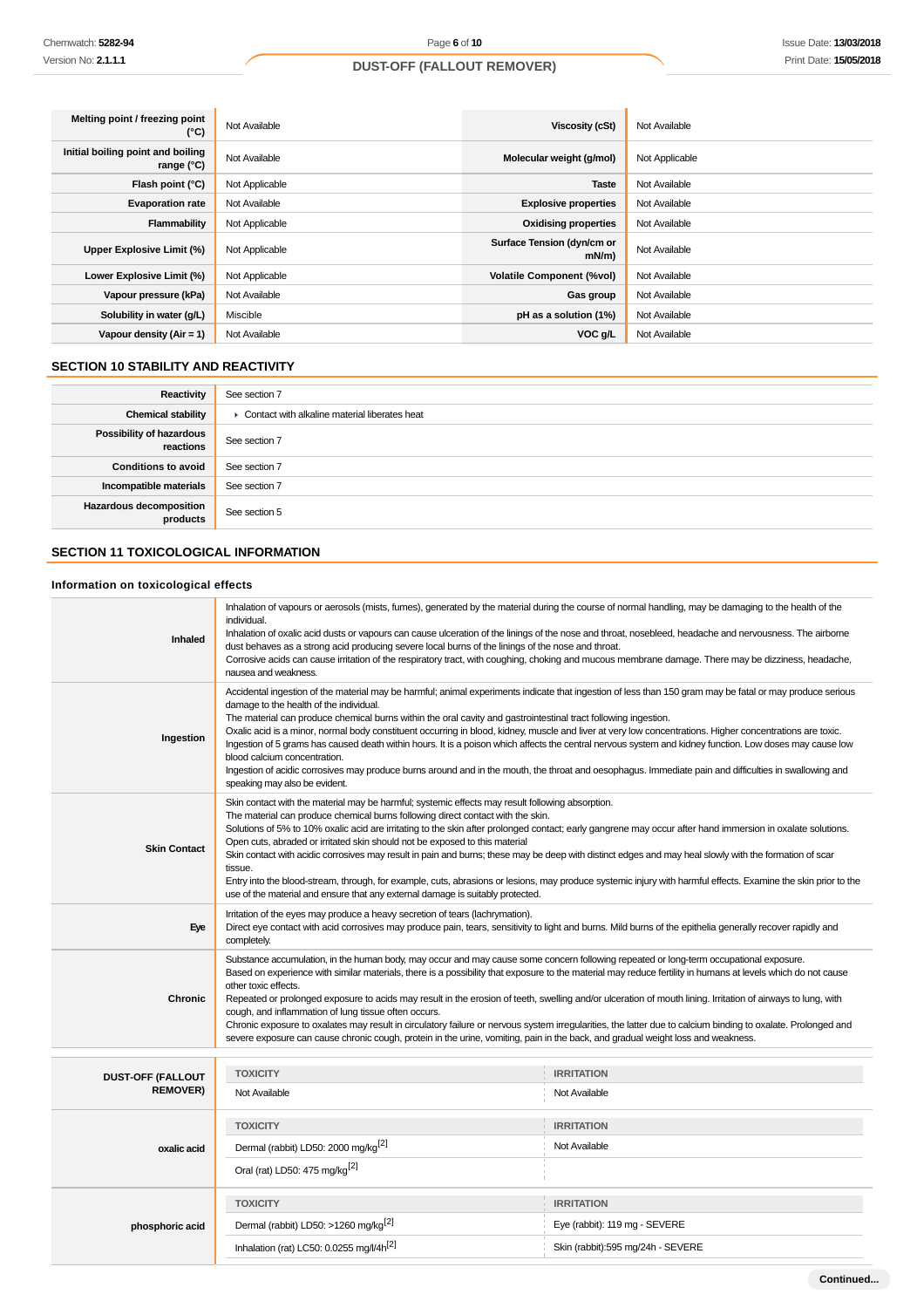|                            | Oral (rat) LD50: 1530 mg/kg <sup>[2]</sup>                                                                                                                                                                                      |                     |  |  |
|----------------------------|---------------------------------------------------------------------------------------------------------------------------------------------------------------------------------------------------------------------------------|---------------------|--|--|
|                            | <b>TOXICITY</b>                                                                                                                                                                                                                 | <b>IRRITATION</b>   |  |  |
| alcohols C9-11 ethoxylated | Dermal (rabbit) LD50: >2000 mg/kg <sup>[2]</sup>                                                                                                                                                                                | Eye (human): SEVERE |  |  |
|                            | Oral (rat) LD50: 1378 mg/kg <sup>[2]</sup>                                                                                                                                                                                      | Skin: SEVERE        |  |  |
| water                      | <b>TOXICITY</b>                                                                                                                                                                                                                 | <b>IRRITATION</b>   |  |  |
|                            | Not Available                                                                                                                                                                                                                   | Not Available       |  |  |
|                            |                                                                                                                                                                                                                                 |                     |  |  |
| Legend:                    | 1. Value obtained from Europe ECHA Registered Substances - Acute toxicity 2.* Value obtained from manufacturer's SDS. Unless otherwise specified<br>data extracted from RTECS - Register of Toxic Effect of chemical Substances |                     |  |  |

| <b>PHOSPHORIC ACID</b>                                               | Test results suggest that eukaryotic cells are susceptible to genetic damage when the pH falls to about 6.5. Cells from the respiratory tract have not been<br>examined in this respect. Mucous secretion may protect the cells of the airway from direct exposure to inhaled acidic mists (which also protects the<br>stomach lining from the hydrochloric acid secreted there).<br>phosphoric acid (85%)                                                                                                                                                                                                                                                                                                                                                                                                                                                                                                                                                                                                                                                                                                                                                                                                                                                                                                                                                                                                                                                                                                                                                                                                                                                                                                                                                                                                                                                                                                                                           |                                 |                                                                                                                                                           |  |
|----------------------------------------------------------------------|------------------------------------------------------------------------------------------------------------------------------------------------------------------------------------------------------------------------------------------------------------------------------------------------------------------------------------------------------------------------------------------------------------------------------------------------------------------------------------------------------------------------------------------------------------------------------------------------------------------------------------------------------------------------------------------------------------------------------------------------------------------------------------------------------------------------------------------------------------------------------------------------------------------------------------------------------------------------------------------------------------------------------------------------------------------------------------------------------------------------------------------------------------------------------------------------------------------------------------------------------------------------------------------------------------------------------------------------------------------------------------------------------------------------------------------------------------------------------------------------------------------------------------------------------------------------------------------------------------------------------------------------------------------------------------------------------------------------------------------------------------------------------------------------------------------------------------------------------------------------------------------------------------------------------------------------------|---------------------------------|-----------------------------------------------------------------------------------------------------------------------------------------------------------|--|
| ALCOHOLS C9-11<br><b>ETHOXYLATED</b>                                 | Polyethers (such as ethoxylated surfactants and polyethylene glycols) are highly susceptible to being oxidized in the air. They then form complex mixtures of<br>oxidation products.<br>Animal testing reveals that whole the pure, non-oxidised surfactant is non-sensitizing, many of the oxidation products are sensitisers. The oxidization<br>products also cause irritation.<br>Humans have regular contact with alcohol ethoxylates through a variety of industrial and consumer products such as soaps, detergents and other cleaning<br>products. Exposure to these chemicals can occur through swallowing, inhalation, or contact with the skin or eyes. Studies of acute toxicity show that<br>relatively high volumes would have to occur to produce any toxic response. No death due to poisoning with alcohol ethoxylates has ever been reported.<br>Studies show that alcohol ethoxylates have low toxicity through swallowing and skin contact.<br>Animal studies show these chemicals may produce gastrointestinal irritation, stomach ulcers, hair standing up, diarrhea and lethargy. Slight to severe<br>irritation occurred when undiluted alcohol ethyoxylates were applied to the skin and eyes of animals.<br>Both laboratory and animal testing has shown that there is no evidence for alcohol ethoxylates (AEs) causing genetic damage, mutations or cancer. No<br>adverse reproductive or developmental effects were observed.<br>Tri-ethylene glycol ethers undergo enzymatic oxidation to toxic alkoxy acids. They may irritate the skin and the eyes. At high oral doses, they may cause<br>depressed reflexes, flaccid muscle tone, breathing difficulty and coma. Death may result in experimental animal. However, repeated exposure may cause<br>dose dependent damage to the kidneys as well as reproductive and developmental defects.<br>Dermal (rabbit): 4000 mg/kg * Somnolence, ataxia, diarrhoea recorded. |                                 |                                                                                                                                                           |  |
| <b>OXALIC ACID &amp; PHOSPHORIC</b><br><b>ACID</b>                   | Asthma-like symptoms may continue for months or even years after exposure to the material ends. This may be due to a non-allergic condition known as<br>reactive airways dysfunction syndrome (RADS) which can occur after exposure to high levels of highly irritating compound. Main criteria for diagnosing<br>RADS include the absence of previous airways disease in a non-atopic individual, with sudden onset of persistent asthma-like symptoms within minutes to<br>hours of a documented exposure to the irritant. Other criteria for diagnosis of RADS include a reversible airflow pattern on lung function tests, moderate to<br>severe bronchial hyperreactivity on methacholine challenge testing, and the lack of minimal lymphocytic inflammation, without eosinophilia. RADS (or<br>asthma) following an irritating inhalation is an infrequent disorder with rates related to the concentration of and duration of exposure to the irritating<br>substance. On the other hand, industrial bronchitis is a disorder that occurs as a result of exposure due to high concentrations of irritating substance (often<br>particles) and is completely reversible after exposure ceases. The disorder is characterized by difficulty breathing, cough and mucus production.                                                                                                                                                                                                                                                                                                                                                                                                                                                                                                                                                                                                                                                             |                                 |                                                                                                                                                           |  |
| <b>PHOSPHORIC ACID &amp; WATER</b>                                   | No significant acute toxicological data identified in literature search.                                                                                                                                                                                                                                                                                                                                                                                                                                                                                                                                                                                                                                                                                                                                                                                                                                                                                                                                                                                                                                                                                                                                                                                                                                                                                                                                                                                                                                                                                                                                                                                                                                                                                                                                                                                                                                                                             |                                 |                                                                                                                                                           |  |
| <b>PHOSPHORIC ACID &amp;</b><br>ALCOHOLS C9-11<br><b>ETHOXYLATED</b> | The material may produce severe irritation to the eye causing pronounced inflammation. Repeated or prolonged exposure to irritants may produce<br>conjunctivitis.                                                                                                                                                                                                                                                                                                                                                                                                                                                                                                                                                                                                                                                                                                                                                                                                                                                                                                                                                                                                                                                                                                                                                                                                                                                                                                                                                                                                                                                                                                                                                                                                                                                                                                                                                                                    |                                 |                                                                                                                                                           |  |
| <b>PHOSPHORIC ACID &amp;</b><br>ALCOHOLS C9-11<br><b>ETHOXYLATED</b> | The material may cause severe skin irritation after prolonged or repeated exposure and may produce on contact skin redness, swelling, the production of<br>vesicles, scaling and thickening of the skin. Repeated exposures may produce severe ulceration.                                                                                                                                                                                                                                                                                                                                                                                                                                                                                                                                                                                                                                                                                                                                                                                                                                                                                                                                                                                                                                                                                                                                                                                                                                                                                                                                                                                                                                                                                                                                                                                                                                                                                           |                                 |                                                                                                                                                           |  |
| <b>Acute Toxicity</b>                                                | ✔                                                                                                                                                                                                                                                                                                                                                                                                                                                                                                                                                                                                                                                                                                                                                                                                                                                                                                                                                                                                                                                                                                                                                                                                                                                                                                                                                                                                                                                                                                                                                                                                                                                                                                                                                                                                                                                                                                                                                    | Carcinogenicity                 | ∾                                                                                                                                                         |  |
| <b>Skin Irritation/Corrosion</b>                                     | ✔                                                                                                                                                                                                                                                                                                                                                                                                                                                                                                                                                                                                                                                                                                                                                                                                                                                                                                                                                                                                                                                                                                                                                                                                                                                                                                                                                                                                                                                                                                                                                                                                                                                                                                                                                                                                                                                                                                                                                    | Reproductivity                  | $\circledcirc$                                                                                                                                            |  |
| Serious Eye Damage/Irritation                                        | ✔                                                                                                                                                                                                                                                                                                                                                                                                                                                                                                                                                                                                                                                                                                                                                                                                                                                                                                                                                                                                                                                                                                                                                                                                                                                                                                                                                                                                                                                                                                                                                                                                                                                                                                                                                                                                                                                                                                                                                    | <b>STOT - Single Exposure</b>   | $\circledcirc$                                                                                                                                            |  |
| <b>Respiratory or Skin</b><br>sensitisation                          | ◎                                                                                                                                                                                                                                                                                                                                                                                                                                                                                                                                                                                                                                                                                                                                                                                                                                                                                                                                                                                                                                                                                                                                                                                                                                                                                                                                                                                                                                                                                                                                                                                                                                                                                                                                                                                                                                                                                                                                                    | <b>STOT - Repeated Exposure</b> | $\circledcirc$                                                                                                                                            |  |
| <b>Mutagenicity</b>                                                  | ◎                                                                                                                                                                                                                                                                                                                                                                                                                                                                                                                                                                                                                                                                                                                                                                                                                                                                                                                                                                                                                                                                                                                                                                                                                                                                                                                                                                                                                                                                                                                                                                                                                                                                                                                                                                                                                                                                                                                                                    | <b>Aspiration Hazard</b>        | $\circ$                                                                                                                                                   |  |
|                                                                      |                                                                                                                                                                                                                                                                                                                                                                                                                                                                                                                                                                                                                                                                                                                                                                                                                                                                                                                                                                                                                                                                                                                                                                                                                                                                                                                                                                                                                                                                                                                                                                                                                                                                                                                                                                                                                                                                                                                                                      | Legend:                         | $\blacktriangleright$ - Data available but does not fill the criteria for classification<br>$\blacktriangleright$ - Data available to make classification |  |

 $\bigcirc$  – Data Not Available to make classification

# **SECTION 12 ECOLOGICAL INFORMATION**

| <b>Toxicity</b>                             |                  |                           |                               |                  |                  |
|---------------------------------------------|------------------|---------------------------|-------------------------------|------------------|------------------|
| <b>DUST-OFF (FALLOUT</b><br><b>REMOVER)</b> | <b>ENDPOINT</b>  | <b>TEST DURATION (HR)</b> | <b>SPECIES</b>                | <b>VALUE</b>     | <b>SOURCE</b>    |
|                                             | Not<br>Available | Not Available             | Not Available                 | Not<br>Available | Not<br>Available |
| oxalic acid                                 | <b>ENDPOINT</b>  | <b>TEST DURATION (HR)</b> | <b>SPECIES</b>                | VALUE            | <b>SOURCE</b>    |
|                                             | <b>EC50</b>      | 48                        | Crustacea                     | 136.9mg/L        | $\overline{4}$   |
|                                             | EC <sub>0</sub>  | 192                       | Algae or other aquatic plants | 80mg/L           |                  |
|                                             | <b>NOEC</b>      | 0.33                      | Algae or other aquatic plants | 2.000mg/L        | -4               |
|                                             |                  |                           |                               |                  |                  |

÷,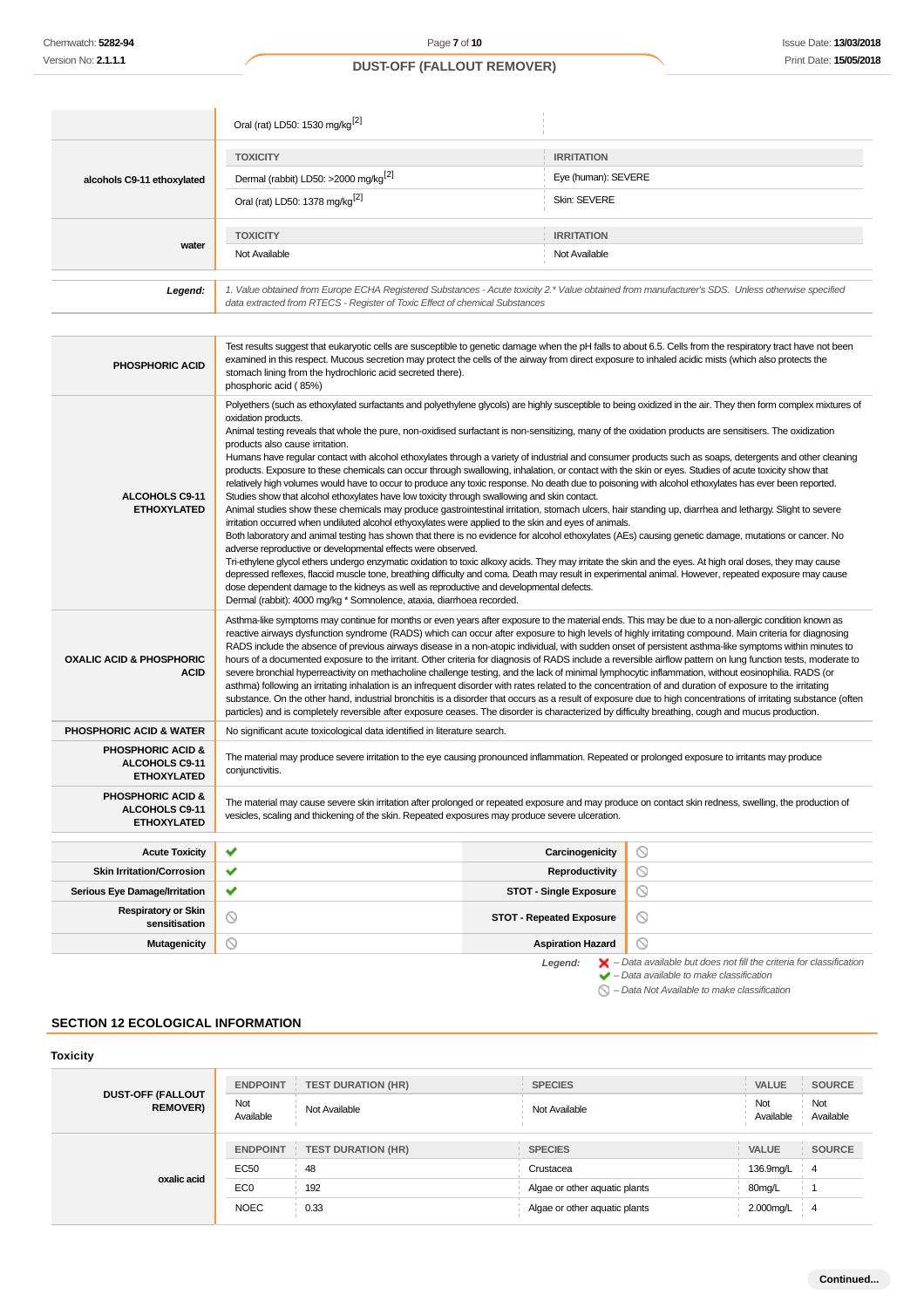|                            | <b>ENDPOINT</b>  | <b>TEST DURATION (HR)</b>                                                              | <b>SPECIES</b>                                                                                                                                                                                                                                                                                        | <b>VALUE</b>        | <b>SOURCE</b>    |
|----------------------------|------------------|----------------------------------------------------------------------------------------|-------------------------------------------------------------------------------------------------------------------------------------------------------------------------------------------------------------------------------------------------------------------------------------------------------|---------------------|------------------|
|                            | <b>LC50</b>      | 96                                                                                     | Fish                                                                                                                                                                                                                                                                                                  | 75.1mg/L            | $\overline{2}$   |
| phosphoric acid            | <b>EC50</b>      | 48                                                                                     | Crustacea                                                                                                                                                                                                                                                                                             | $>376$ mg/L         | $\overline{2}$   |
|                            | EC50             | 72                                                                                     | Algae or other aquatic plants                                                                                                                                                                                                                                                                         | 77.9mg/L            | $\overline{2}$   |
|                            | <b>NOEC</b>      | 72                                                                                     | Algae or other aquatic plants                                                                                                                                                                                                                                                                         | $<7.5$ mg/L         | $\overline{2}$   |
|                            |                  |                                                                                        |                                                                                                                                                                                                                                                                                                       | VALUE               |                  |
|                            | <b>ENDPOINT</b>  | <b>TEST DURATION (HR)</b>                                                              | <b>SPECIES</b>                                                                                                                                                                                                                                                                                        |                     | <b>SOURCE</b>    |
| alcohols C9-11 ethoxylated | <b>LC50</b>      | 96                                                                                     | Fish                                                                                                                                                                                                                                                                                                  | 8.5 <sub>mq/L</sub> | 4                |
|                            | <b>EC50</b>      | 48                                                                                     | Crustacea                                                                                                                                                                                                                                                                                             | 2.686mg/L           | $\overline{4}$   |
|                            | <b>NOEC</b>      | 720                                                                                    | Fish                                                                                                                                                                                                                                                                                                  | 0.11-0.28mg/L       | $\overline{2}$   |
|                            | <b>ENDPOINT</b>  | <b>TEST DURATION (HR)</b>                                                              | <b>SPECIES</b>                                                                                                                                                                                                                                                                                        | VALUE               | <b>SOURCE</b>    |
|                            |                  |                                                                                        |                                                                                                                                                                                                                                                                                                       |                     |                  |
| water                      | Not<br>Available | Not Available                                                                          | Not Available                                                                                                                                                                                                                                                                                         | Not<br>Available    | Not<br>Available |
|                            |                  |                                                                                        |                                                                                                                                                                                                                                                                                                       |                     |                  |
| Legend:                    |                  |                                                                                        | Extracted from 1. IUCLID Toxicity Data 2. Europe ECHA Registered Substances - Ecotoxicological Information - Aquatic Toxicity 3. EPIWIN Suite V3.12<br>(QSAR) - Aquatic Toxicity Data (Estimated) 4. US EPA, Ecotox database - Aquatic Toxicity Data 5. ECETOC Aquatic Hazard Assessment Data 6. NITE |                     |                  |
|                            |                  | (Japan) - Bioconcentration Data 7. METI (Japan) - Bioconcentration Data 8. Vendor Data |                                                                                                                                                                                                                                                                                                       |                     |                  |

On the basis of available evidence concerning either toxicity, persistence, potential to accumulate and or observed environmental fate and behaviour, the material may present a danger, immediate or long-term and /or delayed, to the structure and/ or functioning of natural ecosystems. Harmful to aquatic organisms.

The tolerance of water organisms towards pH margin and variation is diverse. Recommended pH values for test species listed in OECD guidelines are between 6.0 and almost 9. Acute testing with fish showed 96h-LC50 at about pH 3.5

Prevent, by any means available, spillage from entering drains or water courses. **DO NOT** discharge into sewer or waterways.

### **Persistence and degradability**

| Ingredient      | Persistence: Water/Soil | Persistence: Air |
|-----------------|-------------------------|------------------|
| oxalic acid     | LOW                     | LOW              |
| phosphoric acid | <b>HIGH</b>             | <b>HIGH</b>      |
| water           | <b>LOW</b>              | LOW              |

### **Bioaccumulative potential**

| Ingredient      | <b>Bioaccumulation</b>    |
|-----------------|---------------------------|
| oxalic acid     | LOW (LogKOW = -1.7365)    |
| phosphoric acid | LOW (LogKOW = $-0.7699$ ) |
| water           | LOW (LogKOW = $-1.38$ )   |

# **Mobility in soil**

| Ingredient      | <b>Mobility</b>      |
|-----------------|----------------------|
| oxalic acid     | HIGH (KOC = 1.895)   |
| phosphoric acid | $HIGH (KOC = 1)$     |
| water           | LOW ( $KOC = 14.3$ ) |

### **SECTION 13 DISPOSAL CONSIDERATIONS**

### **Waste treatment methods**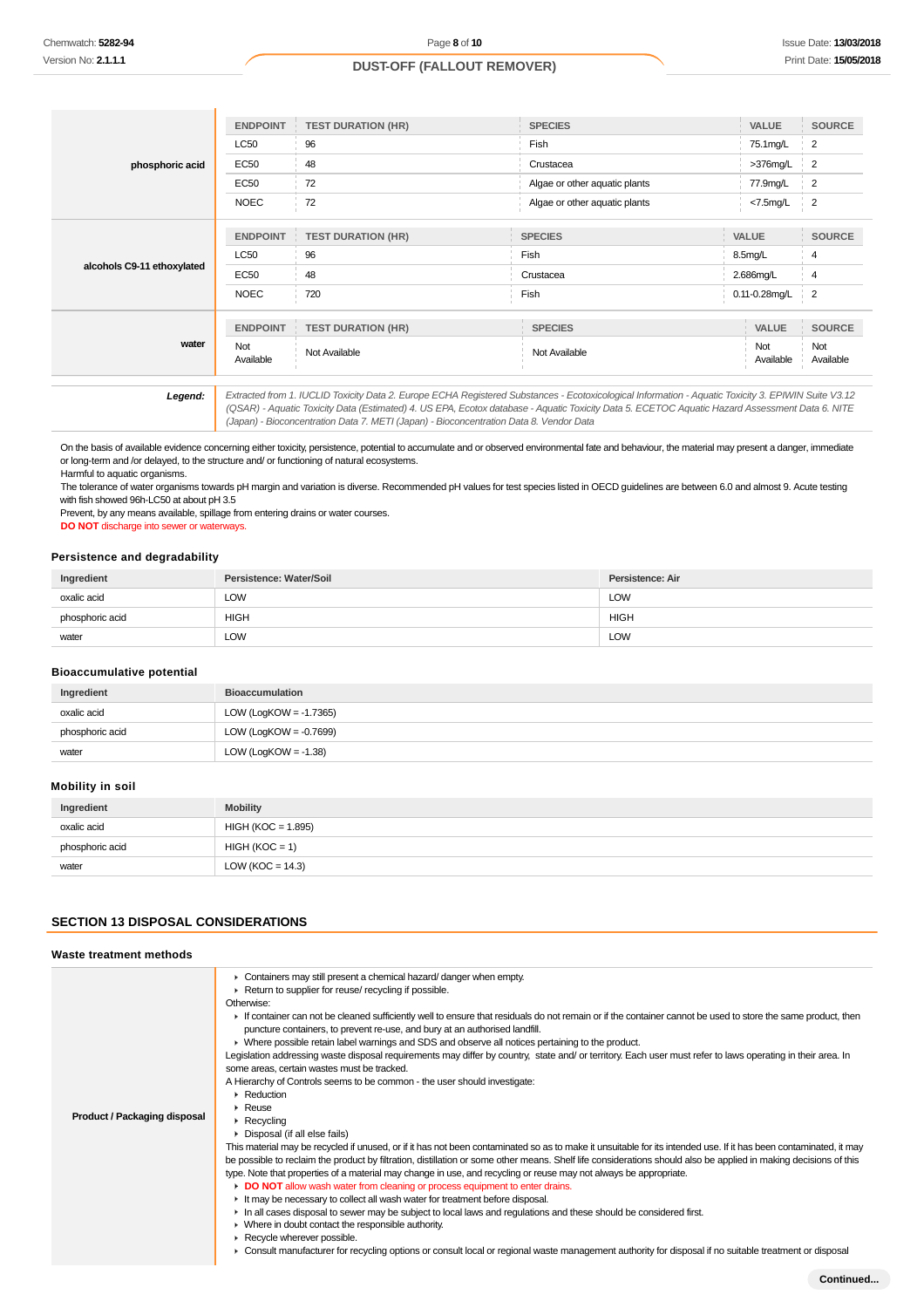**F** facility can be identified. Treat and neutralise at an approved treatment plant. Treatment should involve: Neutralisation with soda-ash or soda-lime followed by: burial in a land-fill specifically licensed to accept chemical and / or pharmaceutical wastes or Incineration in a licensed apparatus (after admixture with suitable combustible material). Decontaminate empty containers with 5% aqueous sodium hydroxide or soda ash, followed by water. Observe all label safeguards until containers are cleaned and destroyed.

# **SECTION 14 TRANSPORT INFORMATION**

### **Labels Required**

| <b>Marine Pollutant</b> | N <sub>O</sub> |
|-------------------------|----------------|
| <b>HAZCHEM</b>          | 2X             |

### **Land transport (DOT)**

| UN number                    | 1760                                                    |
|------------------------------|---------------------------------------------------------|
| UN proper shipping name      | CORROSIVE LIQUID, N.O.S. (contains phosphoric acid)     |
| Transport hazard class(es)   | Class<br>8<br>Not Applicable<br>Subrisk                 |
| Packing group                | Ш                                                       |
| <b>Environmental hazard</b>  | Not Applicable                                          |
| Special precautions for user | Special provisions<br>223 274<br>Limited quantity<br>5L |

### **Air transport (ICAO-IATA / DGR)**

| <b>UN number</b>             | 1760                                                                                                                               |                                                       |                              |  |
|------------------------------|------------------------------------------------------------------------------------------------------------------------------------|-------------------------------------------------------|------------------------------|--|
| UN proper shipping name      |                                                                                                                                    | Corrosive liquid, n.o.s. * (contains phosphoric acid) |                              |  |
| Transport hazard class(es)   | <b>ICAO/IATA Class</b><br>ICAO / IATA Subrisk<br><b>ERG Code</b>                                                                   | 8<br>Not Applicable<br>8L                             |                              |  |
| Packing group                | Ш                                                                                                                                  |                                                       |                              |  |
| <b>Environmental hazard</b>  | Not Applicable                                                                                                                     |                                                       |                              |  |
| Special precautions for user | Special provisions<br>Cargo Only Packing Instructions<br>Cargo Only Maximum Qty / Pack<br>Passenger and Cargo Packing Instructions |                                                       | A3 A803<br>856<br>60L<br>852 |  |
|                              | Passenger and Cargo Maximum Qty / Pack                                                                                             |                                                       | 5L                           |  |
|                              | Passenger and Cargo Limited Quantity Packing Instructions                                                                          |                                                       | Y841                         |  |
|                              | Passenger and Cargo Limited Maximum Qty / Pack                                                                                     |                                                       | 1 <sub>L</sub>               |  |

### **Sea transport (IMDG-Code / GGVSee)**

| <b>UN number</b>             | 1760                                                                                                  |
|------------------------------|-------------------------------------------------------------------------------------------------------|
| UN proper shipping name      | CORROSIVE LIQUID, N.O.S. (contains phosphoric acid)                                                   |
| Transport hazard class(es)   | <b>IMDG Class</b><br>8<br>Not Applicable<br><b>IMDG Subrisk</b>                                       |
| Packing group                | Ш                                                                                                     |
| <b>Environmental hazard</b>  | Not Applicable                                                                                        |
| Special precautions for user | <b>EMS Number</b><br>$F-A$ , S-B<br>Special provisions<br>223 274<br><b>Limited Quantities</b><br>5 L |

**Transport in bulk according to Annex II of MARPOL and the IBC code** Not Applicable